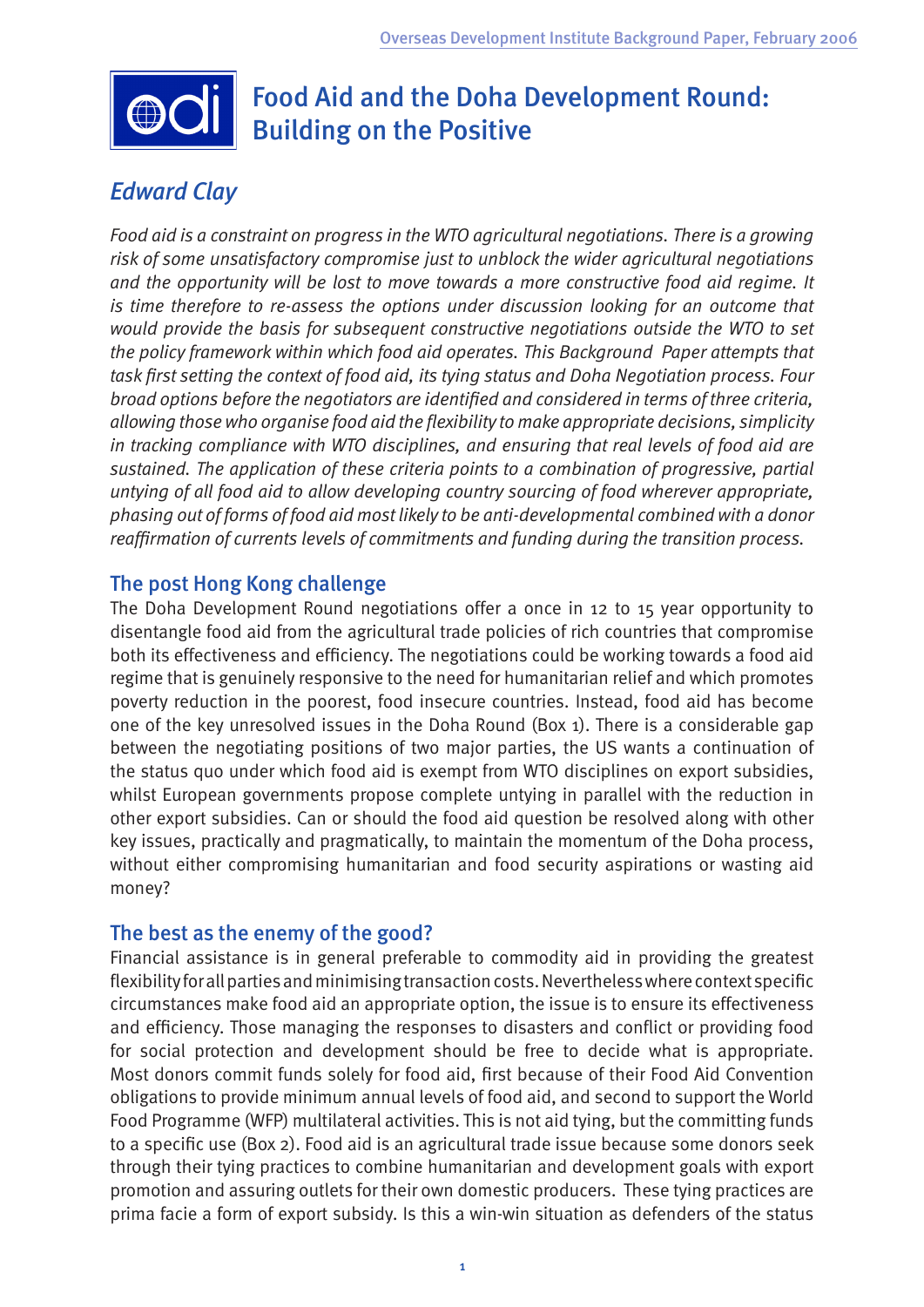#### Box 1: Food Aid – the Unresolved Doha Round Issues

The final version of the Hong Kong Ministerial Declaration indicates the issues for further negotiation in 2006:

'On food aid, we reconfirm our commitment to maintain an adequate level and to take into account the interests of food aid recipient countries. To this end, a "safe box" for bona fide food aid will be provided to ensure that there is no unintended impediment to dealing with emergency situations. Beyond that, we will ensure elimination of commercial displacement. To this end, we will agree effective disciplines on in-kind food aid, monetization and re-exports so that there can be no loop-hole for continuing export subsidisation. The disciplines …will be completed by 30 April 2006 as part of the modalities, including appropriate provision in favour of least-developed and net food-importing developing countries as provided for in paragraph 4 of the Marrakesh Decision.'

The comments on food aid in the Report by the Chairman of the Special Session of the Committee on Agriculture annexed to the above Draft Ministerial Declaration of the WTO indicate more explicitly the continuing areas of disagreement:

'There is consensus among Members that the WTO shall not stand in the way of the provision of genuine food aid. There is also consensus that what is to be eliminated is commercial displacement. There have been detailed and intensive discussions, some of which have even been text-based, but not to a point where a consolidated draft text could be developed. This has been precluded by Members clinging to fundamentally disparate conceptual premises. There are proposals that in the disciplines a distinction should be made between at least two types of food aid: emergency food aid and food aid to address other situations. However, there is not yet a common understanding where emergency food aid ends and other food aid begins, reflecting concerns that this distinction should not become a means to create a loophole in disciplines. A fundamental sticking point is whether, except in exceptional, genuine emergency situations, Members should (albeit gradually) move towards untied, in-cash food aid only, as some Members propose but other Members strongly oppose.'

*Source:* World Trade Organisation, Doha Work Programme, Draft Ministerial Declaration, Ministerial Conference, Sixth Session, Hong Kong, 13 - 18 December 2005, Para 6 and Annex, Para 14 (The Report of Chairman, Agricultural Negotiating Committee) 18 December 2005, Wt/Min(05)/W/3/Rev.2.

quo assert or does tying involve a significant, no longer acceptable, trade-off between humanitarian and developmental objectives and promotion of domestic interests in donor countries?

#### Out of step – food aid's continuing tying status

 In contrast to the wider move towards untying, over two thirds of aid during 2001-2003, only 12% of DAC member food aid was fully untied (Box 2). The absence of reciprocity and a high level of mutual distrust between food exporter interest groups in different donor countries have militated against unilateral untying. Instead, the partial untying of food aid funds is becoming much more extensive, indicating growing donor flexibility over procurement in developing countries. As a result, 26% of food aid deliveries was purchased in developing countries in 2004 including a record 1.1 million tonnes of local purchases. All DAC members with the sole exception of the US (less than 1%) funded significant developing country procurement, 58% of their food aid in 2004 (Table 1).

### Food aid in context

Food aid is no longer a major part of aid and agricultural trade, being less than 5% of all OECD official development assistance (ODA) and under 2 percent of total developing country food imports in 2004. This apparent global insignificance is deceptive because of food aid's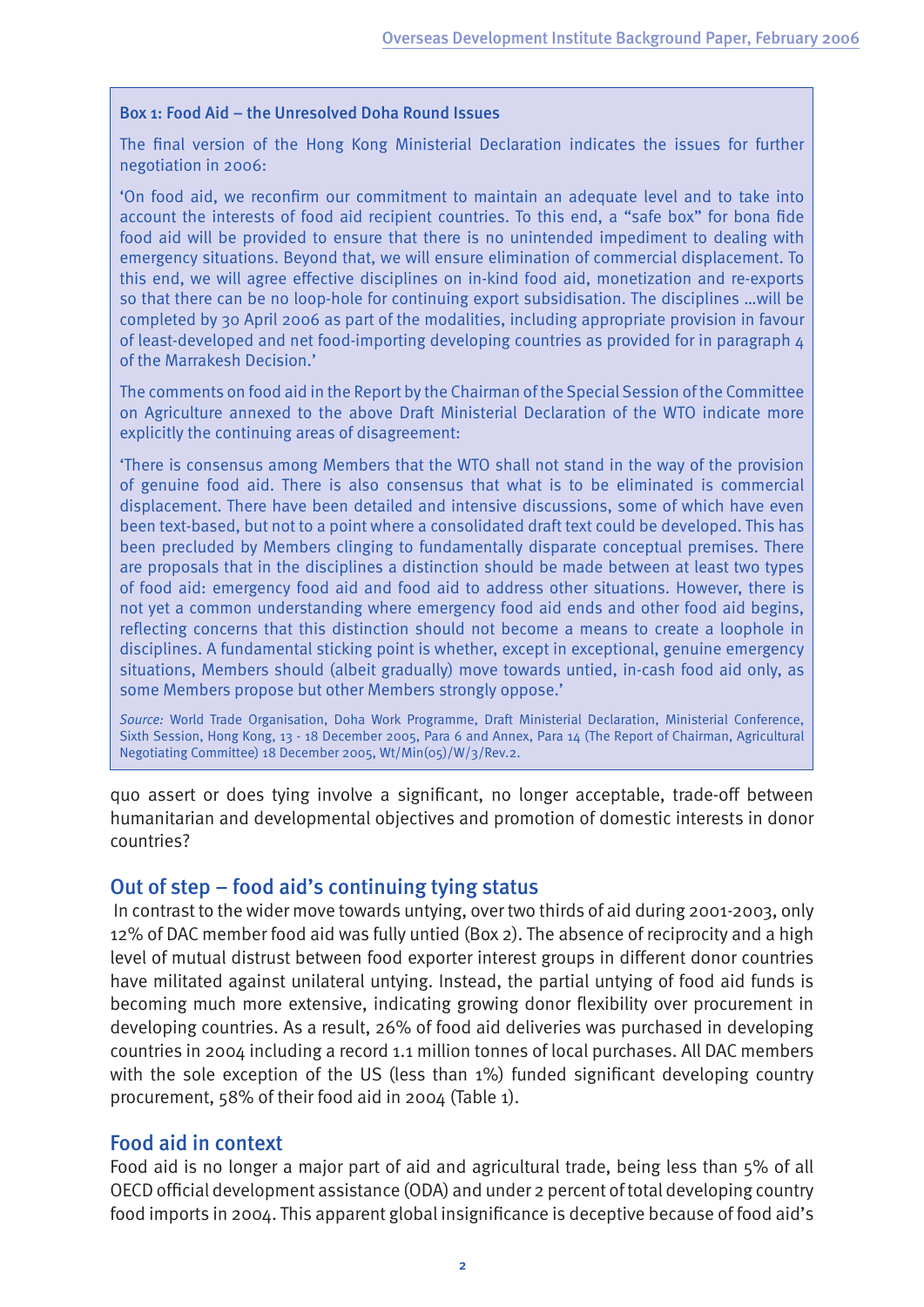considerably greater importance for some participants in the WTO negotiations and some stakeholders in the aid system.

Aid agencies: The 1999 Food Aid Convention (FAC) includes annual minimum commitments of just under 5 million tonnes of commodities and actual deliveries were 7.5 million tonnes in 2004. The US is responsible for 51% of minimum contributions to the FAC and accounted for 57% of deliveries in 2004. In recent years food aid has fluctuated between 10-15% of total US ODA. The EU, including its member states, is collectively responsible for 27% of the FAC commitments. In 2004 the European Commission (EC) provided 8% with smaller shares for member states such as Germany and the UK, both 2%, but accounting for less than 3% of EC and member state ODA. WFP is wholly dedicated to providing food aid as is a substantial part of the activities of some, especially US based NGOs.

Donor Exports: food aid has ranged from 7% up to 20% of US wheat exports and more than 50% of US dried skim milk exports in recent years. Rice is a significant proportion of the export market for highly subsidised US, Japanese and Italian rice, competing with low cost developing country producers such as Thailand and Vietnam. The EU in offering to end over \$3 billion in its exports subsidies sees US food aid as highly institutionalised export subsidies of more than US\$ 1.5 billion targeted on cereals, soya beans and, more recently, dairy products.

#### Developing country imports:

Food aid ranged between 15% and 20% of food imports of least developed countries during 1994-2003. For a few, it has been a substantial source of budgetary support, e.g. Mongolia, and as post-disaster assistance to Central America following Hurricane Mitch in 1998. Regionally 50% of food aid went to Sub-Saharan Africa in 2004, and a few larger recipients dominated deliveries including Ethiopia (10.5%) and North Korea (9%).

Uses: Food aid is now provided largely as emergency aid or humanitarian assistance, 58% in 2004, with 28% as project aid for development channelled through WFP and NGOs. Bilateral programme aid to be sold as budgetary support, the main use when international arrangements were put in place between the

| Table 1: 2004 Global Food Aid Deliveries: Selected Donors |  |  |
|-----------------------------------------------------------|--|--|
| and Supply Modes                                          |  |  |

| ally bupply modes            |                   |                                           |                |                   |  |  |
|------------------------------|-------------------|-------------------------------------------|----------------|-------------------|--|--|
| Donor                        | <b>Deliveries</b> | Transfer mode as % of donor<br>deliveries |                |                   |  |  |
|                              | ooot              | <b>Direct</b>                             | Local          | <b>Triangular</b> |  |  |
| Australia                    | 160               | 82                                        | 11             | 8                 |  |  |
| Canada                       | 196               | 83                                        | 14             | $\overline{2}$    |  |  |
| China                        | 160               | 100                                       | $\langle 0.5$  | $\langle 0.5$     |  |  |
| <b>Denmark</b>               | 51                | 72                                        | 16             | 12                |  |  |
| EC                           | 572               | 11                                        | 47             | 42                |  |  |
| <b>France</b>                | 80                | 57                                        | 22             | 11                |  |  |
| Germany                      | 161               | 11                                        | 61             | 28                |  |  |
| <b>Italy</b>                 | 99                | 48                                        | 21             | 31                |  |  |
| Rep. of Korea                | 207               | 100                                       | $\mathbf O$    | $\langle 0.5$     |  |  |
| Japan                        | 580               | 58                                        | 7              | 35                |  |  |
| <b>Netherlands</b>           | 127               | 14                                        | 37             | 49                |  |  |
| <b>Norway</b>                | 115               | 9                                         | 73             | 18                |  |  |
| Sweden                       | 113               | $\overline{2}$                            | 46             | 52                |  |  |
| Switzerland                  | 49                | 9                                         | 55             | 35                |  |  |
| <b>UK</b>                    | 149               | 9                                         | 55             | 38                |  |  |
| <b>USA</b>                   | 4247              | <u>99</u>                                 | $\mathbf{1}$   | $\overline{0.5}$  |  |  |
| Total all exc.<br><b>USA</b> | 3248              | 42                                        | 3 <sup>2</sup> | 26                |  |  |
| Total, all donors            | 7495              | 74                                        | 14             | 12                |  |  |

*Notes:* Adapted from WFP INTERFAIS data; amounts are quantities delivered in grain equivalents metric tonnage; supply mode: *direct transfers* procured in donor market, or EU market in case of EC and EU members states; *local purchases* in recipient country of use; *triangular transactions* imported from other developing countries.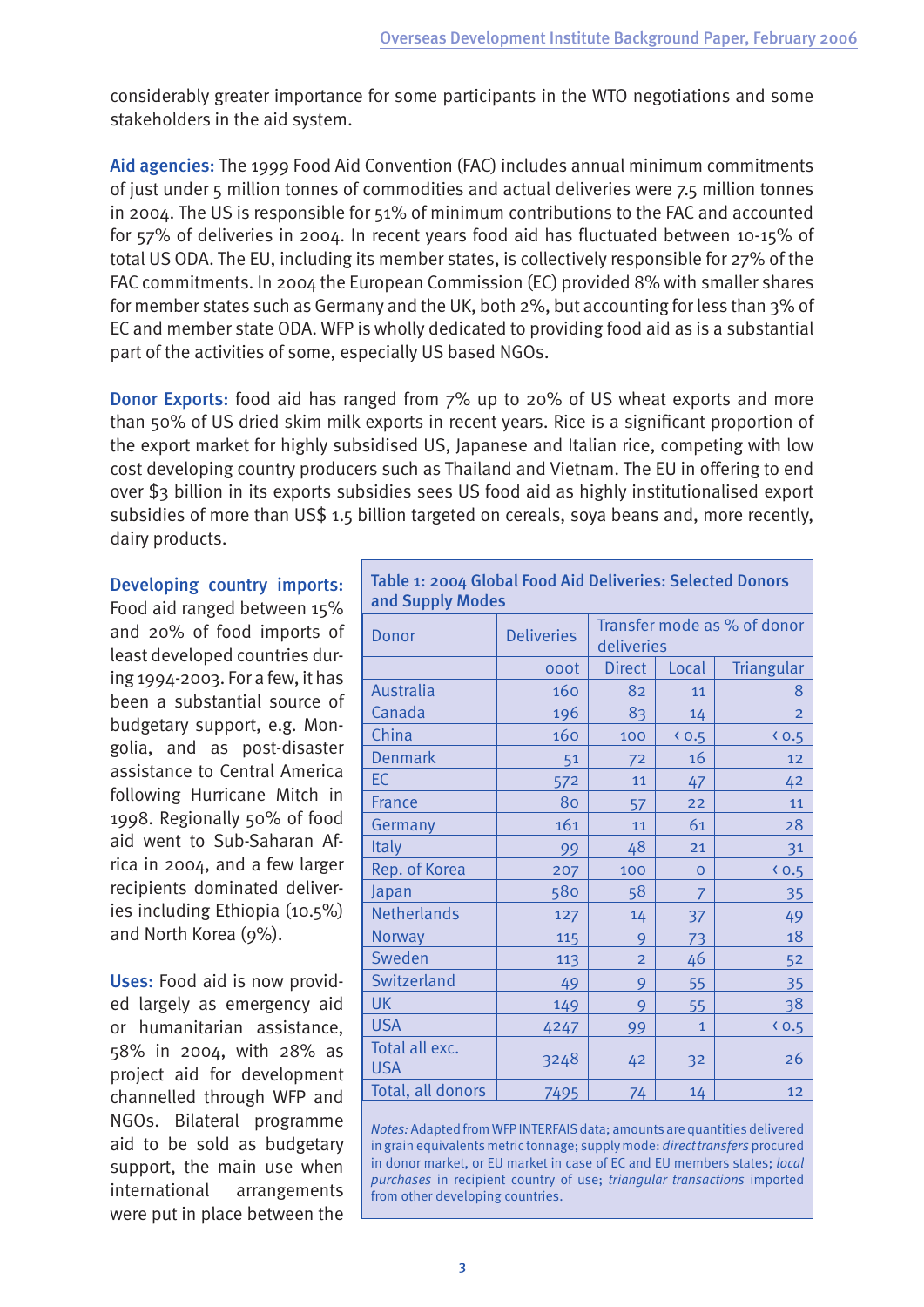#### Box 2: The OECD Aid Untying Agenda

The OECD Development Assistance Committee (DAC) is engaged in a long term effort to untie aid through clarifying the meaning of tying, exploring its consequences and reaching agreement on moves towards the progressive untying that have included all categories of aid, excepting food aid and technical co-operation.

DAC definitions of tying status:

- Tied aid: procurement limited to the donor or a small group of countries;
- Partially untied aid: procurement limited to the donor and substantially all developing countries;
- Untied aid: procurement open to substantially all countries

OECD studies indicate that tying typically results in incoherent and ineffective aid, with cost increases in the range of 10-30%, parallel systems of administration, fragmentation of efforts and donor rather than recipient driven priorities.

There has been considerable, sustained progress towards untying. According to these definitions during 2001-2003 over 74% of all DAC members aid expenditure, excepting technical co-operation, was untied compared with 28% in 1982-84 and 48% during 1992-94. The results of untying have been identified as including improved aid effectiveness and reduced trade distortion without any reduction in aid budgets.

1950s and 1970s, has declined from 50% during 1992-94 to only 14% in 2004. These categories are broad and overlap in terms of actual food uses. NGOs monetize in some cases the whole of multi-year US development project assistance to provide local currency support. Consequently, all forms of tied food aid potentially have trade displacing impacts and internal market distorting effects.

A highly variable and uncertain resource: Total food aid deliveries fell by 37% in 2004 (Figure 1). This sharp decline reflects a sensitivity to commodity prices and also shipping costs as the US and some other donors budget a year ahead in financial terms. Stock levels in exporting countries are another destabilising influence because some donors budget extra funds for surplus disposal when stocks are high. Between 1999 and 2001 the US funded over \$400 million of shipments annually from surplus stocks using a Department of Agriculture (USDA) trade budget line, initially largely as economic crisis support to Russia. The EU reciprocated in 1999 with one-off, commodity aid to Russia also using agricultural budget funds. A high profile humanitarian crisis such as followed the invasion of Iraq is also likely to elicit a oneoff supplementary budgetary response reflected in 2003 deliveries. Budgetary pressures in the US and the possible effects of further EU aid reforms are making it extremely difficult for operational agencies to plan development projects such as school meals even a year ahead.

## Food Aid in the Uruguay Round

The 1994 Agreement on Agriculture (AoA) effectively excludes from WTO disciplines all official food aid satisfying DAC definitions for ODA, provided there is no link to the export of other goods and services (article 10 iv). The 1994 Marrakech Decision added an obligation on the part of WTO-Member donors to 'review the level of food aid…and…to establish a level of food aid commitments sufficient to meet the legitimate needs of least developed and net food importing developing countries during the reform program' and to provide this aid to the greatest extent possible in a grant form. But no mechanism was put in place to ensure that these aspirations were realised. Instead short-term domestic pressures determine the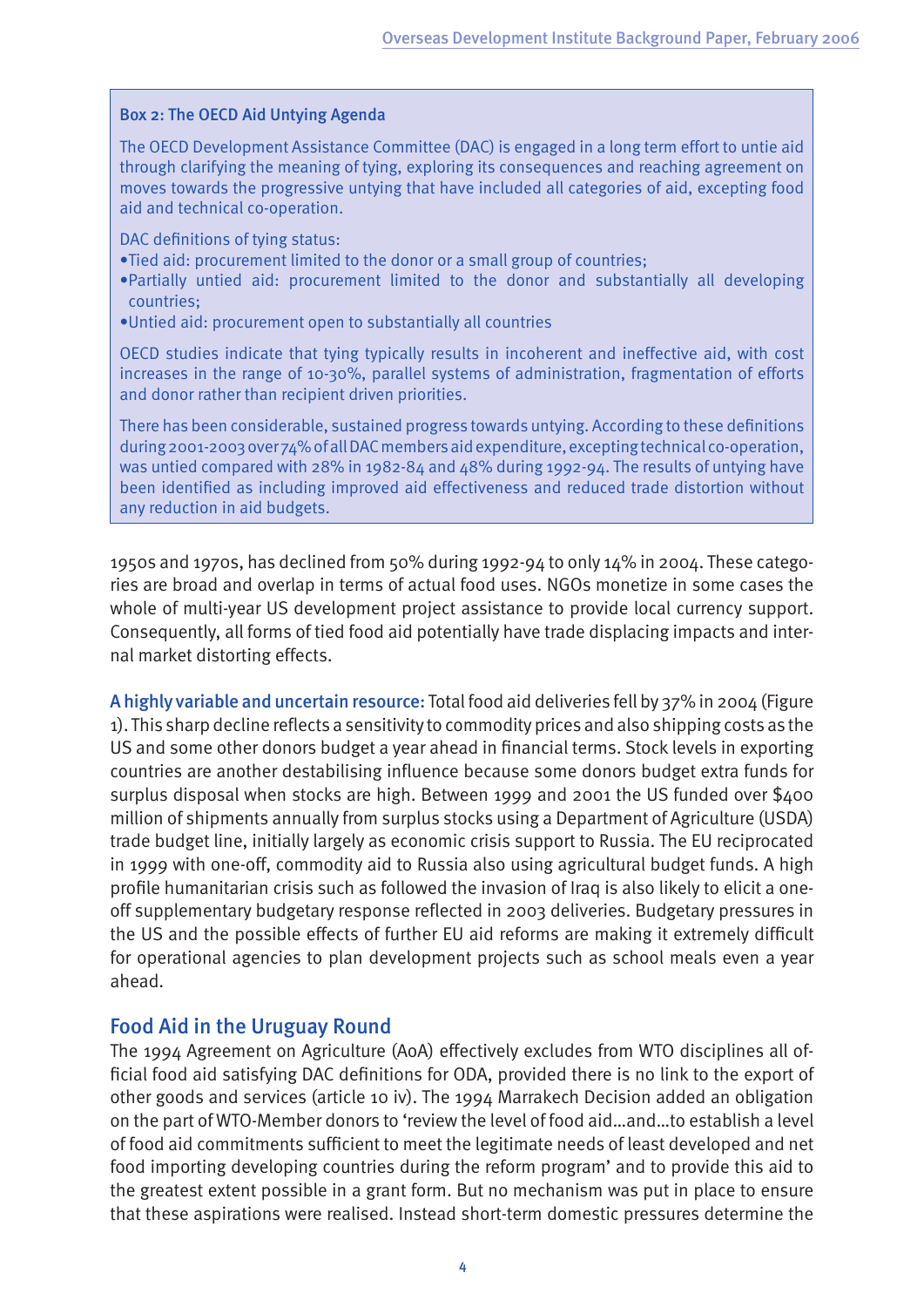direction of food donor policy. In a tight market situation the US and Canada, unilaterally reduced their multi-annual minimum commitments under the 1995 Food Aid Convention. In the late 1990s with overhanging surpluses some donors including the US, Japan and the EU appeared to use food aid as a loophole for surplus disposal and competitive subsidised food exports, causing trade displacement (e.g. rice and dairy products).

In 2000 the WTO committed itself to reducing all forms of export subsidy in a developmentally sensitive way, including food security considerations. Negotiations exposed the wide gap between the US and EU positions. The US wishes to retain its full range of tied aid programmes. The EU and other European donors propose the complete untying of food aid, requiring that operational agencies be provided with financial resources and the freedom to procure globally, giving priority to developing countries. Negotiations have sought to bridge this gap by determining what should be regarded as genuine food aid and so exempt from WTO disciplines. Discussions have focused particularly on the distinction between emergency aid and other food aid, whether only grant aid should be allowed and on the role of international organisations. The Chairman of the agriculture negotiating committee reported in November 2005 a lack of progress (Box 1).

The range of possible options before the negotiators includes:

- Maintaining the Uruguay Round status quo whilst strengthening monitoring requirements;
- Phasing out some forms of food aid use most likely to be odds with new WTO disciplines;
- Complete untying, cutting the Gordian knot of links between food aid and export subsidisation; and
- Partial untying to permit developing country procurement as a requirement for genuine food aid, exempt from disciplines.

There is urgent need to explore more fully the potential implications of the broad options for future disciplines. To be persuasive, an evidence-based assessment of the options is required, focusing on what can be learnt from the recent evolution of donor policies and

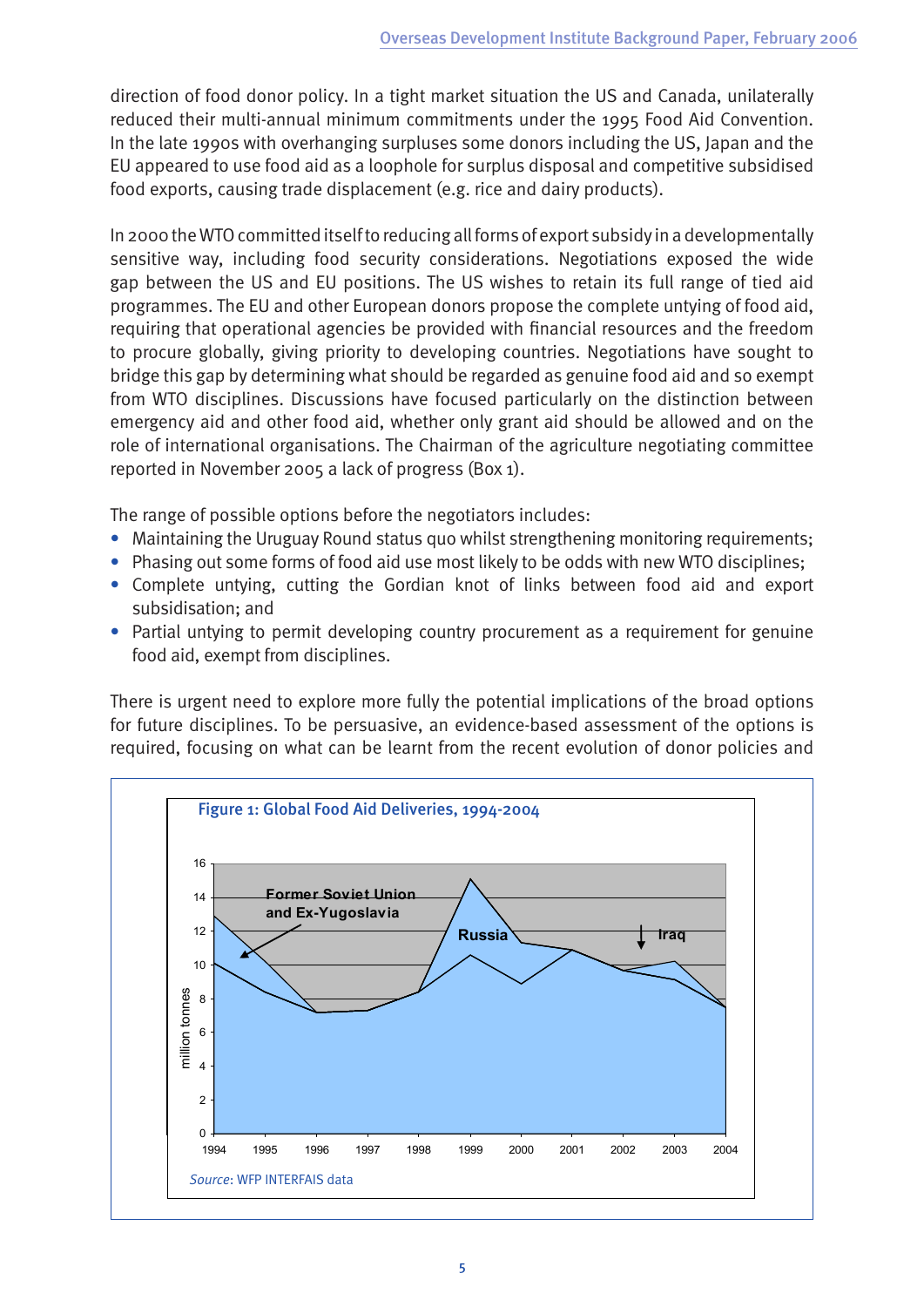practices. Such an assessment should focus on the three criteria for an effective new regime that are at the centre of Doha Round negotiations.

First, what would be the basis for distinguishing genuine food aid from actions compromised by export subsidy intentions? The key underlying issue is flexibility – do a donor's food aid regulatory framework or practices allow those who manage humanitarian responses to natural disasters and conflict, or provide food for social protection and development, to decide what is appropriate?

Second, will the option ensure that resources are available for responding to new humanitarian crises and also prevent a decline in the level of resource transfers to food insecure countries? There is concern about declining resources because of asserted additionality of some tied food aid.

Thirdly, are there simple but workable rules that will require only a minimum of monitoring and supervision under the WTO Committee on Agriculture? There is a need to elaborate the principles that should underlie a set of workable rules which are:

- easy to understand:
- simple to operate;
- transparent:
- have teeth; and
- avoid any disruption or delay to actual food aid actions.

To do these things the agreed rules should:

- Focus on the donors legislative rules, procedures and budgetary practice rather than on monitoring every year the thousands of individual food aid actions.
- Provide a strong incentive for those operating under the new rules to make them work. For example, if WFP or an NGO has the flexibility to procure maize within Africa and deems this were appropriate, timely and cost effective, then the agency will probably try to do this and oppose a donor trying to get them to accept aid in kind.
- Encourage peer group pressure. Doubtful behaviour by one donor is likely to lead to focused scrutiny by the others.

# Option 1: Retaining the status quo

The global food aid system is widely viewed as in need of reform. Even its defenders see the need for strengthening institutional modalities such as the FAC and almost non-functioning FAO Sub-Committee on Surplus Disposal (CSSD) rules to prevent export displacement and give operational agencies more flexibility. The status quo option fails to satisfy the basic flexibility criterion of allowing those managing the responses to disasters and conflict, or providing food for social protection and development, to decide what is appropriate.

The main argument advanced against using new AoA disciplines to initiate reform is that the WTO should be concerned only with trade displacement issues. However, the Doha Round is supposed to be developmental and both the effectiveness and efficiency of current arrangements are called in question by a considerable body of evidence.

Second, defenders of the current rules assert the additionality of some food aid that might be jeopardised by new restrictions on tied aid. Some operational agencies contrast the scale of global hunger, estimated by FAO at over 800 million undernourished people, with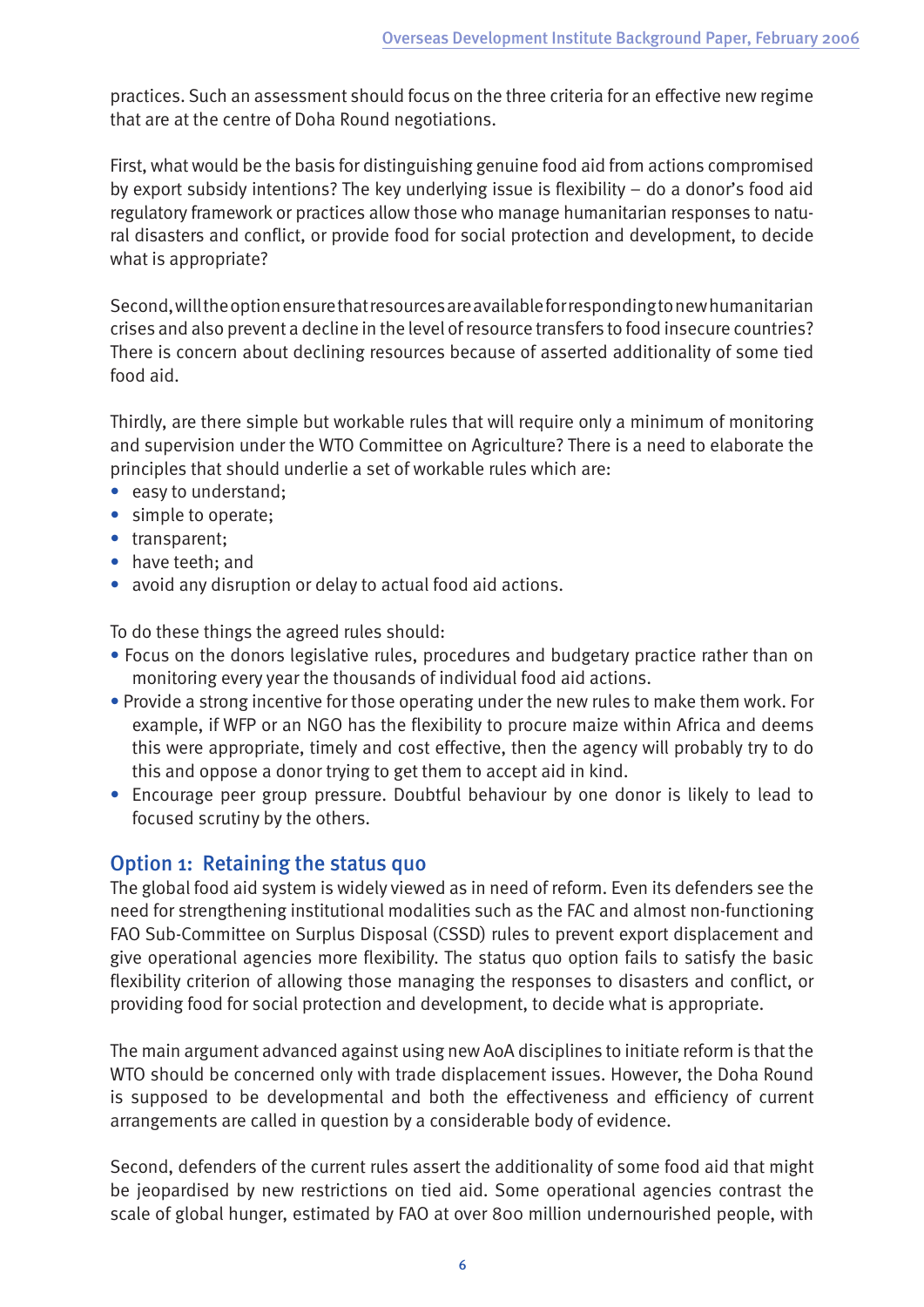the modest levels of food aid and argue against changes that might reduce total food aid flows. However the reality is that food aid continues to be in secular decline, both as a share of ODA and in real terms. Adhering to existing arrangements therefore could be expected only to assure the bulk of current resources in the short term. The real value of US food aid has continued to decline over three decades with only periodic spikes linked to measures to dispose of transitory, excessive surpluses. This decline has continued despite legislative changes tying procurement even more closely to domestic interests, by raising the proportion of food to be shipped in US registered vessels and introducing pre-shipment processing requirements. Both Australia and Canada reduced their commitments to the FAC during the 1980s and 1990s whilst still continuing to tie almost all their food aid.

The decline is not directly attributable to the untying of food aid. Since the 1980s all European bilateral donors, including Norway and Switzerland, have been moving to partially untie their food aid budgets to allow developing country purchases. But, their food aid levels have not declined, but vary to some extent in response to international humanitarian crisis appeals, whilst continuing to satisfy FAC obligations. However, giving priority to increasing emergency needs has tended to crowd out funding for bilateral programme aid and support for WFP and NGO development projects. EU policy reforms in 1996 allowed the use of funds as cash in support of food security that were previously restricted to procuring and delivering food aid. Recipient governments, NGOs and EU delegations have then progressively opted to use the cash option. The implication is that minimum food aid levels are more likely to be assured by obligations such as the FAC or commitments to provide support to multilateral programmes and to respond to international humanitarian appeals.

Finally, the additionality argument is undermined by donor practices which make food aid an uncertain resource. The existing rules provide no assurance that short-term variability, which both undermines effectiveness and is linked to agricultural export policy in donor countries, will be addressed.

The case for change is underpinned by the mixed performance of the existing regime in terms of effectiveness and its lack of efficiency (OECD, 2005). Food aid saves lives in an extreme emergency. Humanitarian aid, whether categorised as protracted relief or a partial safety net also saves lives, reduces nutritional stress and protects livelihoods. But in both circumstances effectiveness is constrained by tying practices that often restrict the choice of appropriate and socially acceptable foods, lead to late arrivals and hamper post-crisis agricultural recovery. Developmental food aid for direct distribution has a patchy record, pointing to the critical importance of context specific influences on performance. In an era of increasing internal and international market integration, the continuing provision of tied food aid for sale, either as budgetary support to governments or to fund NGO projects, is increasingly hard to justify, because it is likely to cause import displacement and/or local market distortion.

The efficiency costs of tying practices whatever the uses of food aid, have been clearly demonstrated. The OECD (2005) study comparing actual practices with untied actions that would conform to AoA disciplines indicates that in-kind food aid carries substantial efficiency costs - at least 33% more than less restrictive procurement methods. In contrast, developing country procurement as local purchases and regional triangular transactions are relatively efficient. Complete untying would release around US\$750 million a year through efficiency savings to provide other aid to the poorest countries.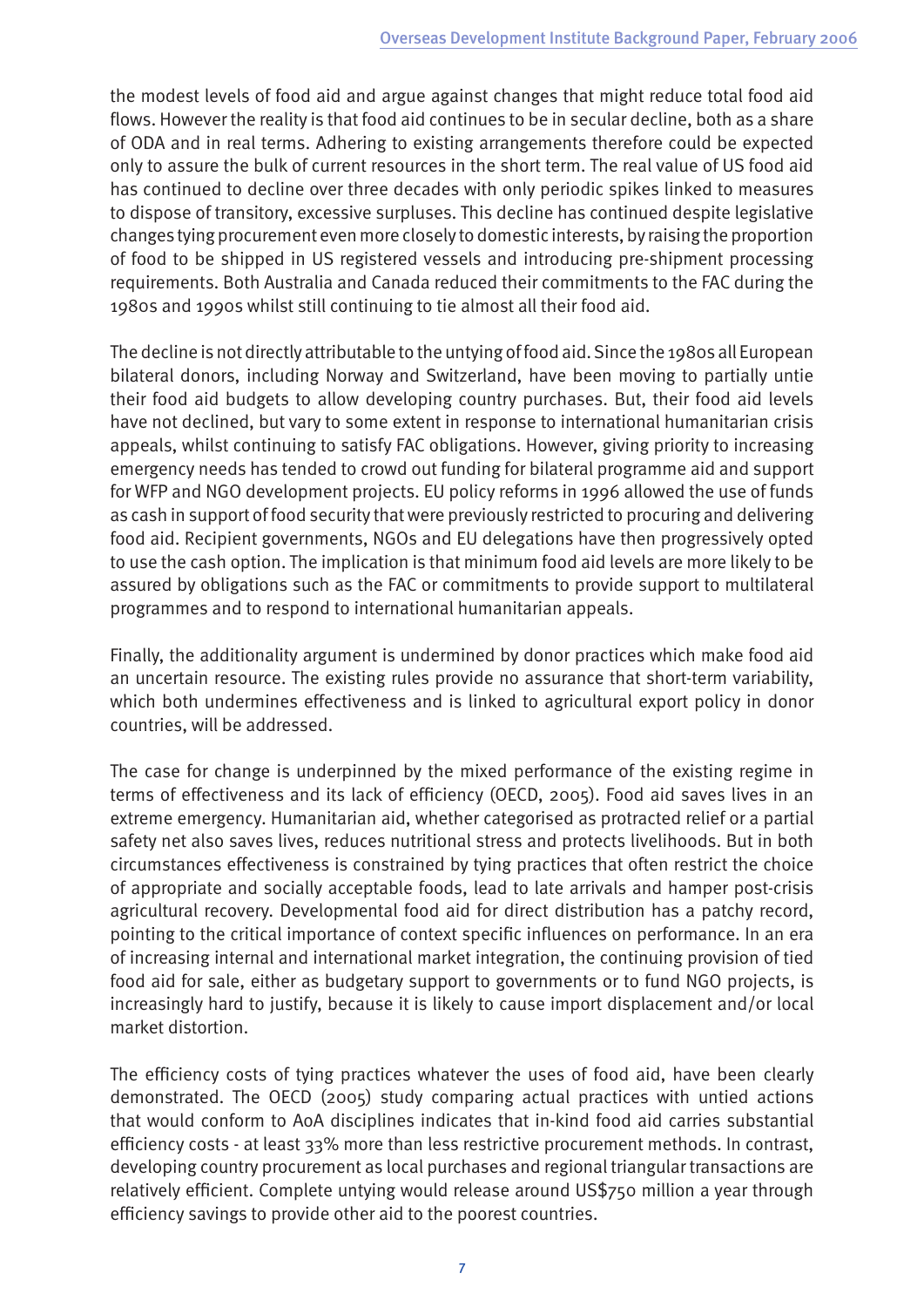There are, of course, stakeholders and interest groups that might lose out from a change in the rules. The case for persisting with the status quo option amounts to little more than staying close to nurse for fear of something worse!

## Option 2: Phasing out food aid most at odds with future WTO disciplines on export subsidies

Confronted with the unsatisfactory features of the current system, negotiations have focused on distinguishing categories of use that offer higher or lower probability of providing appropriate aid. An attempt has been made to relate the exemptions from and application of disciplines to the role or uses of four broad categories of food aid:

- Emergency aid as presently defined;
- In-kind development project aid for direct distribution;
- In-kind development project aid for sale or monetisation;
- Programme aid for budgetary support on a grant basis and as concessional sales credits.

Good practice would then be reinforced phasing out the least unsatisfactory categories such as sales credits and strengthening of monitoring for the potentially more doubtful categories.

The WTO wishes to avoid imposing disciplines that might interfere with humanitarian assistance. A first major stumbling block is the difficulties over agreeing on a definition of uses (Box 1). The presently most widely accepted definition of emergency food aid, that of the WFP, includes actions ranging from immediate post-crisis responses to protracted relief and rehabilitation operations up to five years after an event. In an atmosphere of mutual distrust some parties consider that exempting all 'emergency aid' satisfying this definition could provide exporters with loopholes through which to avoid disciplines on export subsidies.

A second practical difficulty of a category based regime is to avoid the risk of humanitarian aid or other legitimate food aid being hampered by some form of ex ante assessment and approval, similar to those which already exist for bilateral programme aid proposals submitted to the CSSD and in the US for monetisation projects. The attempt to distinguish 'genuine' food aid on the basis of use potentially leads into further costly and problematic assessments to determine needs and to measure local market distorting and commercial import displacing impacts of thousands of individual donor actions.

The opportunity to move towards a reformed food aid regime could be sacrificed to the imperative of achieving an agreement. Allowing most of the existing categories of food aid to be exempt from disciplines could be counterproductive from both humanitarian and developmental perspectives. Above all it fails to provide flexibility to those responsible for making operational decisions about the supply of food assistance. The continued tying status of emergency and development project aid would still compromise effectiveness and make inefficient use of aid funds.

## Option 3: Complete untying

This option is logically the most coherent, allowing full flexibility in the use of aid resources to those responding to emergency situations and promoting the international community's poverty reduction development agenda. It would be in step with the DAC commitment and actual wider moves to untying of other forms of aid. However, practically it would be a leap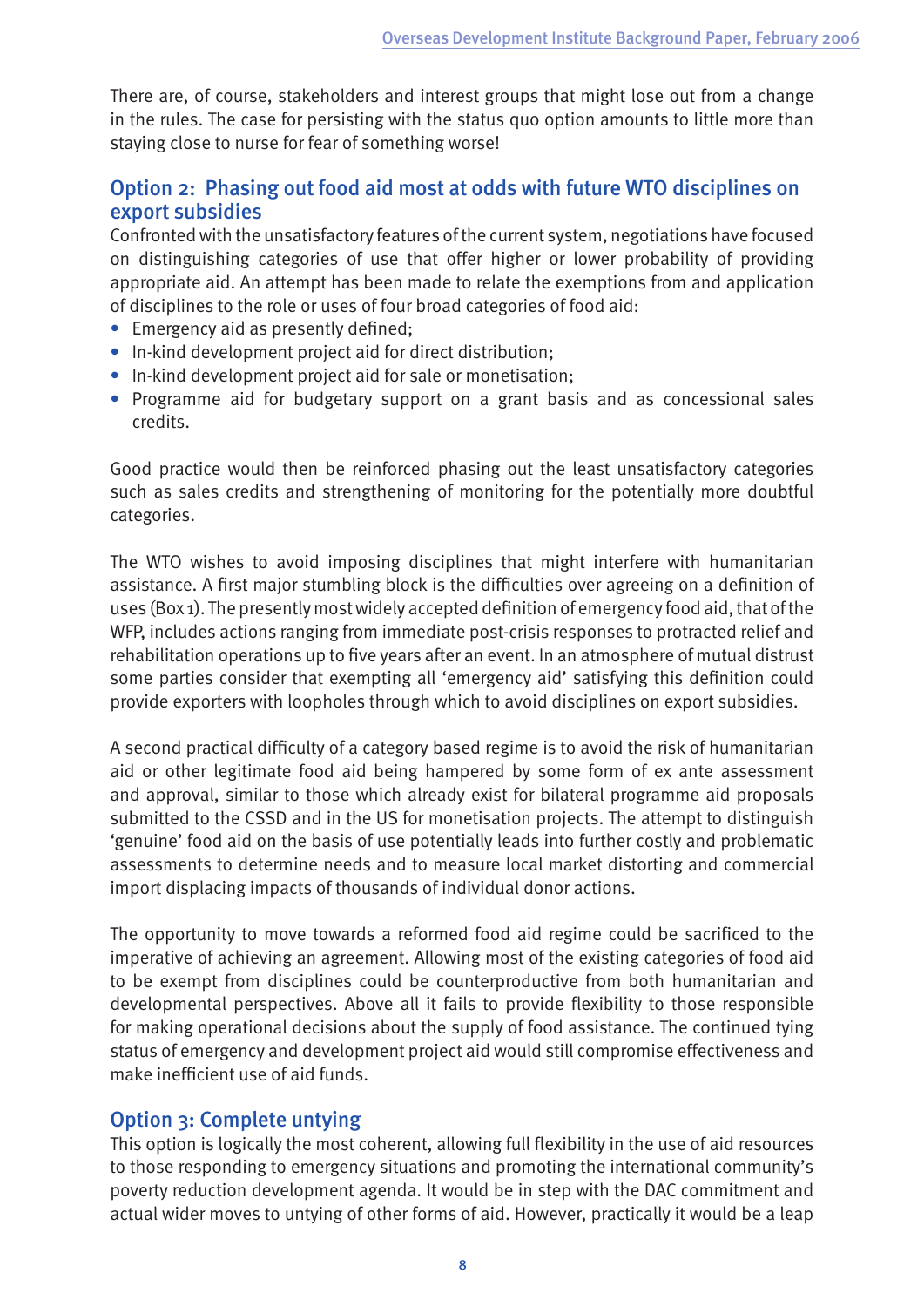in the dark. The mutual lack of trust between donors sensitive to internal food producing and exporting interests has resulted in moves only to partial untying. The negotiations so far suggest that whilst complete untying might be accepted as the eventual objective of food aid reform it would be premature to expect an agreement on full untying within the Doha Round, even with an extended timetable for implementation.

## Option 4: Generalised, partial untying to permit developing country procurement as a requirement for genuine food aid

The progressive and eventual generalised partial untying of food aid merits fuller consideration, spelling out more fully key features, potential advantages and drawbacks. This is, first, because, partial untying broadly satisfies the basic flexibility criterion. Second, it represents a continuation of evolving good donor practice, and so it is relatively easy to anticipate its main characteristics and implications.

All DAC donors have to some degree funded developing country procurement or committed themselves to partial untying, at least, of a proportion of the funds committed for food use to find more flexibility in responding to humanitarian crises and to promote production in and trade between developing countries. In 2004 Australia and France modified their regulations to facilitate developing country procurement. In 2005 Canada increased the proportion of budgeted funds that can be used in this way from 10% to 50%. The US found sufficient budgetary flexibility to procure 476,000 tons in developing countries, over 8% of its food aid in 2003, mostly for humanitarian purposes in Iraq. The US Administration then proposed that up to 25% of PL480 Title II resources should be available for developing country procurement in 2006 as humanitarian aid, but the Congress refused to approve an appropriation.

Both WFP and many international NGOs have considerable practical experience of developing country procurement. Further moves in this direction would require consultation, guidelines and probably international and country level agreements on co-ordination of actions to ensure that developing country procurement is sensitive to both production and market effects in both recipient and potential source countries.

How it would work: a donor agency commits funds to the specific purpose, in this case financing the acquisition and delivery of food for food-based interventions or for sale on the recipient market. These funds could be used to purchase the food within the recipient country or from another developing country, perhaps on a specified list of source countries or from the donor's market. For example, the donor could specify that €2 million could be used to acquire white maize in Malawi or another SADC country because it is not available from its own market. Alternatively the donor may make a commitment to finance the acquisition and delivery of say 10,000 tonnes of maize, to be purchased in the recipient country or from any of a specified list of source countries or the donor market. The key feature of such transactions is that those managing and organising the delivery have the flexibility to determine what to supply, the source, transportation, route and other linked services. In some situations inkind aid may be the preferred option on grounds of availability, timeliness and cost.

Verification: How would the authenticity of a transaction be validated? First, the onus of proof must be on the donor to show that its food aid actions have this flexibility. Its legislative, regulatory and specific contractual requirements would be open to inspection by another member of the WTO, an international or civil society organisation. It would have to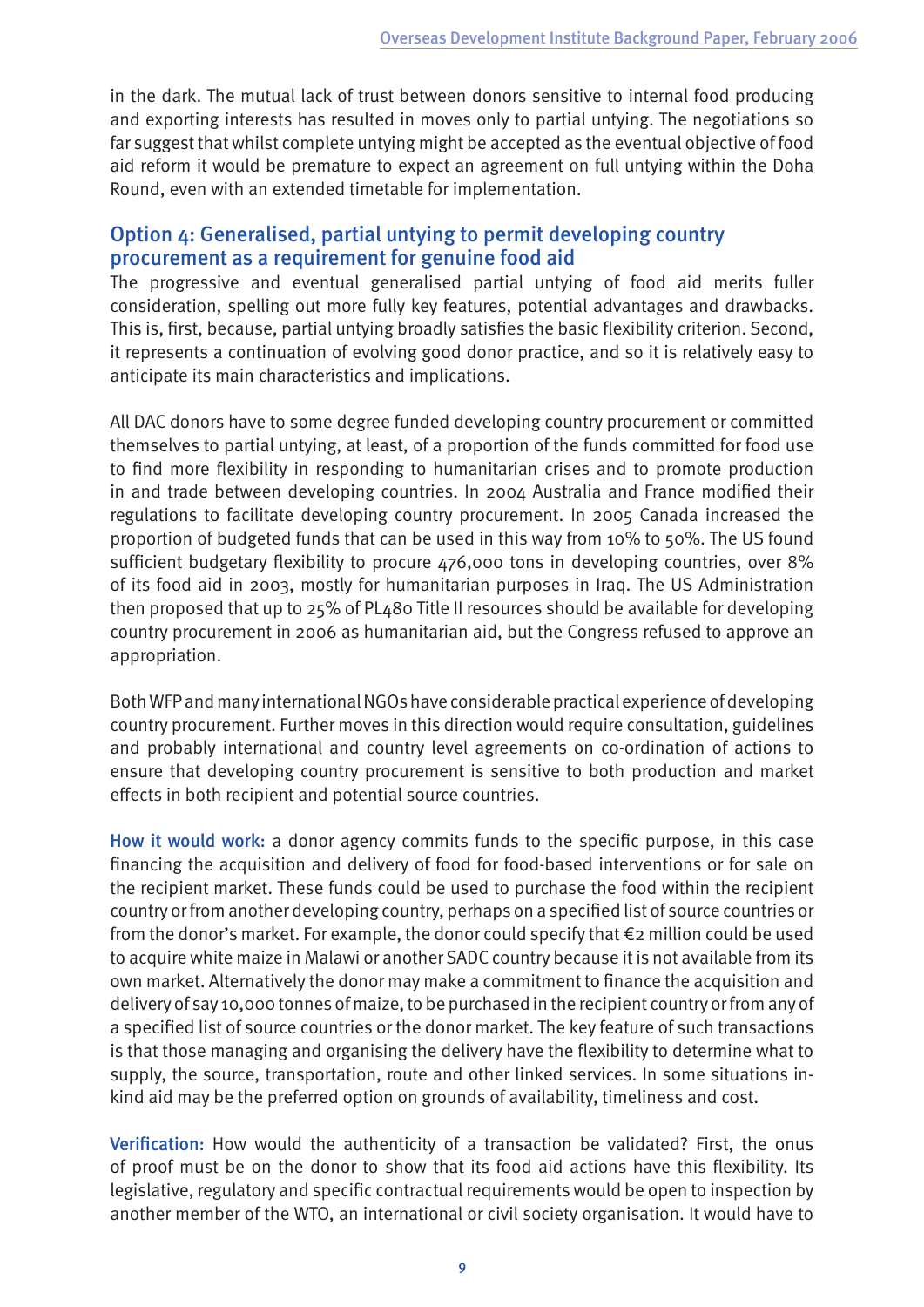show that its procedures and actual practices in specific cases do not preclude developing country procurement. For example, commodity description, phyto-sanitary or packaging requirements might effectively preclude developing country procurement.

Timetable: The introduction of partial untying requirement as an exemption from WTO disciplines would be phased both for practical reasons and in parallel with the phasing out of other export subsidies. Donors might agree to a minimum of 25% within 2 years of the ratification of the agreement, rising to 50% and eventually to 100% of all funds committed as food aid or as their minimum contributions under a renegotiated FAC.

An agreement in principle within the next AoA could allow for the details of implementation to be delegated to the FAC or the CSSD. To allow wider consultation amongst stakeholders the specifics of a generalised partial untying regime could be discussed prior to an agreement in other fora including the WFP Executive Board, the FAO Committee on Food Security and Committee on Commodity Problems and the DAC.

Monitoring: Could be relatively simple to monitor, and, for example, might be done in the following way:

- The FAC (or a reinvigorated CSSD) might require that all signatories report annually on progress in implementation, including legislation, regulations, contractual procedures and the proportion of funds used and commodities procured in developing countries.
- The WFP Executive Board might also consider progress within WFP operations.
- Regional groupings such as SADC and the Club of West Africa and Sahelian States would be invited to report on progress.
- Finally, a consolidated report based on all these documents could be submitted annually to the WTO Committee on Agriculture by the FAC.

Sanctions: The inclusion in the AoA of a partial untying requirement as exemption from WTO disciplines on export subsidisation would allow an individual member to raise an objection to the actions of another member to be settled retrospectively through the disputes procedure. However, the primary sanction would be peer group pressure within the donor community. More widely members of the WFP Board or civil society organisations could draw attention to apparently unacceptable practices.

# A broad basis of support?

- This option builds on what all DAC donors and international agencies have recognised as the appropriate way to increase the effectiveness and efficiency of food aid.
- The mutual suspicions amongst exporting countries and unwillingness of domestic interests to allow their national, public funds to be used to purchase food from competitors is taken into account.
- The phased introduction of partial untying would make for acceptability and allow for adjustments by interest groups that might be affected by an abrupt change.
- Partial untying is in accordance with the spirit of the Doha Development Round in addressing the need to provide aid in ways that promote local production and encourage intra-developing country trade.
- Partial untying offers considerable scope in crises for providing more appropriate food aid in a timely way. In protracted relief operations and development projects it allows for example, switching over time between sources as needs and availabilities change, and so reduces the risk of disruption of supply.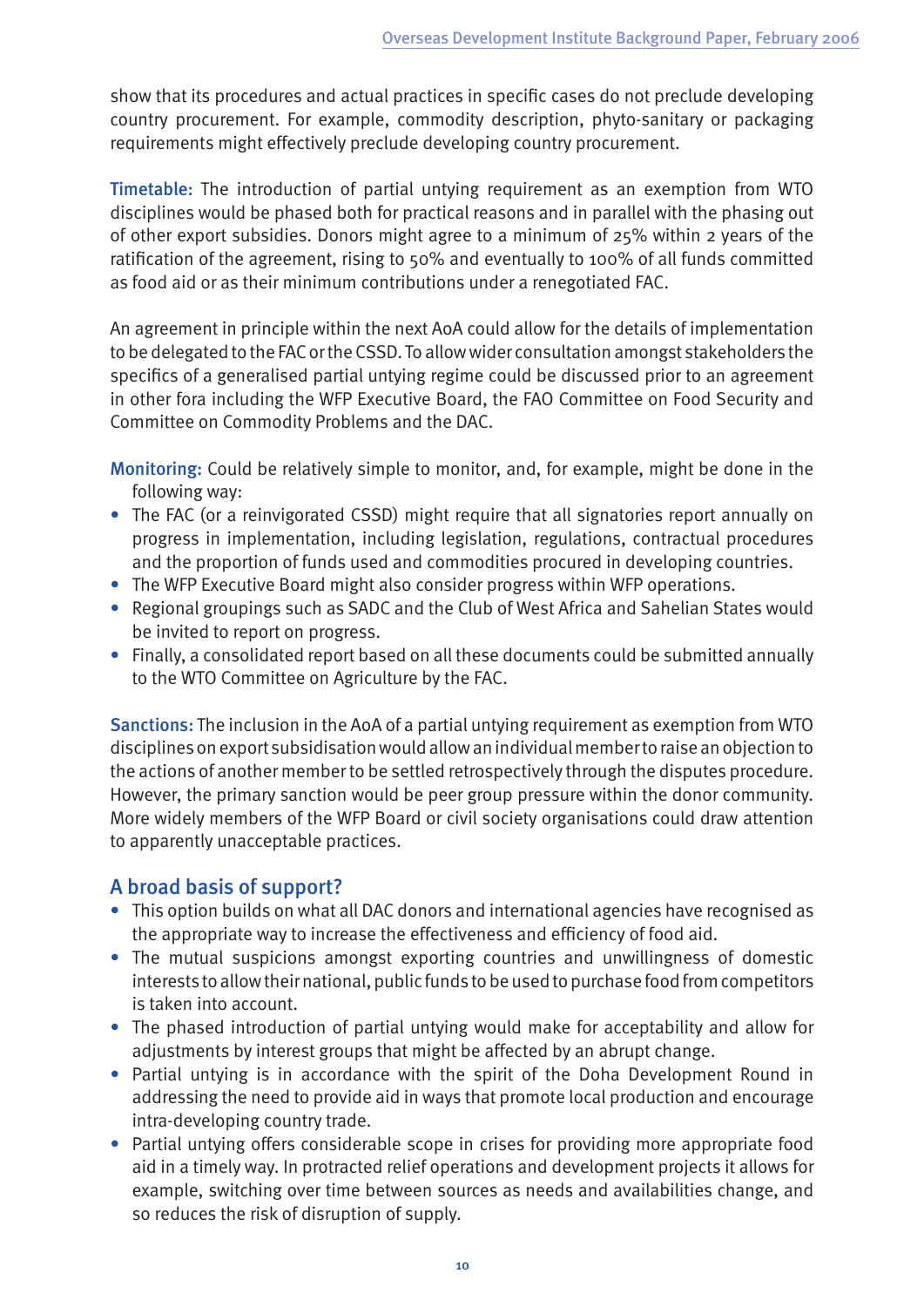• Potential efficiency gains are indicated by the recent OECD study on the effects of tying status.

Limitations of partial untying are that it

- cannot achieve all the potential effectiveness and efficiency gains of full untying;
- will require sensitivity to both local and regional market implications; and
- could lead to a possible reduction in food aid. However, so far there is no evidence that the partial untying per se has resulted in a significant reduction in the food aid levels by any DAC donors. The phased introduction of partial untying would allow fullest scope to minimise any possible disruption of support.

This option is not risk free, because there is always scope for donors to comply with the formal requirements of partial untying whilst ignoring them in practice. But such risks appear to be attached to all of the options under consideration. The risks that donors under pressure will violate the spirit of what is agreed would be reduced if there were simultaneous agreement to phase out potentially more trade displacing and market distorting forms of food aid such as concessional trade credits. Monetisation, if necessary in an emergency, would not be precluded. However, since cash is a more efficient way of a donor providing local currency support, monetisation would be discouraged by allowing the operational agency the option of sourcing food in a developing country.

What is the likely distribution of benefits and losses from the move to a partial untying regime? Potential winners within developing countries include:

- recipients of humanitarian aid, by increasing the scope for quicker, more appropriate foods;
- farmers, processors and traders in the poorest countries where food aid is sometimes a substantial share of overall supply and there are thin markets with only periodic surpluses such as Ethiopia, Malawi and Niger;
- exporters in developing countries with a regional market supply potential such as Uganda and Tanzania;
- established developing country exporters such as South Africa, Brazil, Thailand and Vietnam.

The potential losers are some narrower, developed country interest groups who are presently uncompetitive against developing countries (e.g. rice growers) and those likely to be displaced by emerging local and regional sourcing of commodities, processing and services (highly processed and fortified foods). Developed country exporters of products with less scope for developing country competition and for whom food aid is wholly marginal to their trade would be little affected. Taxpayers in donor countries could gain from more efficient uses of aid funds.

# Conclusion

There are significant changes underway to make food aid more effective, especially in providing humanitarian assistance. The negotiators should be looking for ways of sustaining that positive process.

First, all donors should agree to move towards partially untying all their food aid, by allowing initially a proportion and eventually all funding for food aid in fulfilling their FAC obligations and as commitments to WFP to be available for developing country procurement. These